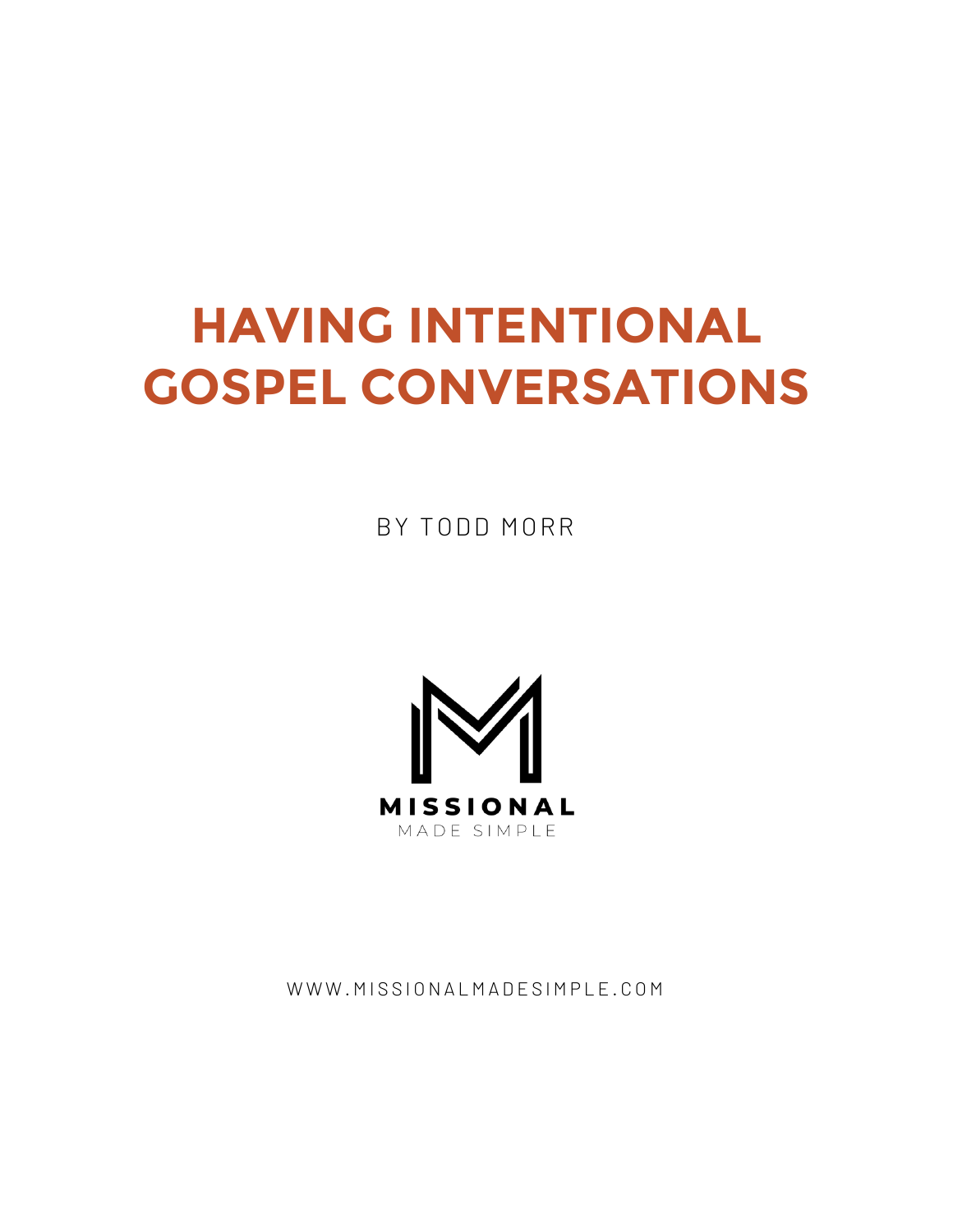# **HAVING INTENTIONAL GOSPEL CONVERSATIONS**

Just spending time with non-Christians, though that is a valuable way to love them and tangibly bless them, isn't what it means to be missional and isn't completely how we are called to live as disciples of Jesus. Part of our identity as disciples is to also be a witness, an ambassador, and a proclaimer of Jesus.

Is this something that's just for extroverted evangelists or well-trained Christians to do? No, it's for every Christian. Is this something that should just be done occasionally, at special times and special places? No, it's something that should be happening often, in different forms, throughout the normal day to day interactions of our lives: at work, school, in the neighborhood, at the fitness center, at our kids' sports and extracurricular activities, etc.

So, how can we learn to do this and help the people in our churches learn to have intentional Gospel conversations over meals, at parties, at their lunch break, while they're at the park, at a sporting event or concert with friends? Let me propose some simple principles and a simple process that I believe God has given all of us the ability to do effectively and fruitfully.

These principles are complementary and work together over time to move our non-Christian relationships to the point of trusted friendship. They also build on each other over time to go deeper and deeper into a person's story, deeper into God's story, and eventually to clear communication of Jesus as the answer to the ultimate need in every person's life.

Remember, these things are building on each other over time. For some people that progress might be slow, while for others it's fast. What's important is that we're making consistent investments in the lives of people and being intentional about the time we spend with them and how we carry on conversations with them.

# **SERVE/BLESS**

As we're deepening relationship with people, whether they are new acquaintances or old neighbors, we are always looking for regular, tangible ways to serve and bless them. These could be a range of things, both big and small. Bringing a co-worker their favorite coffee or favorite snack. Buying breakfast or lunch for a co-worker or neighbor. Helping with a house project, blessing with birthday, anniversary, and Christmas gifts, offering to babysit so a tired couple can go on a date night, etc. As we serve and bless consistently in these ways, it builds trust and provides regular opportunities to have quality conversations.

# **THEIR STORY**

Whether we have 5 minutes before work, 10 minutes over the fence in the neighborhood, a half hour at lunch, 20 minutes after our workout, or 90 minutes at our kid's soccer

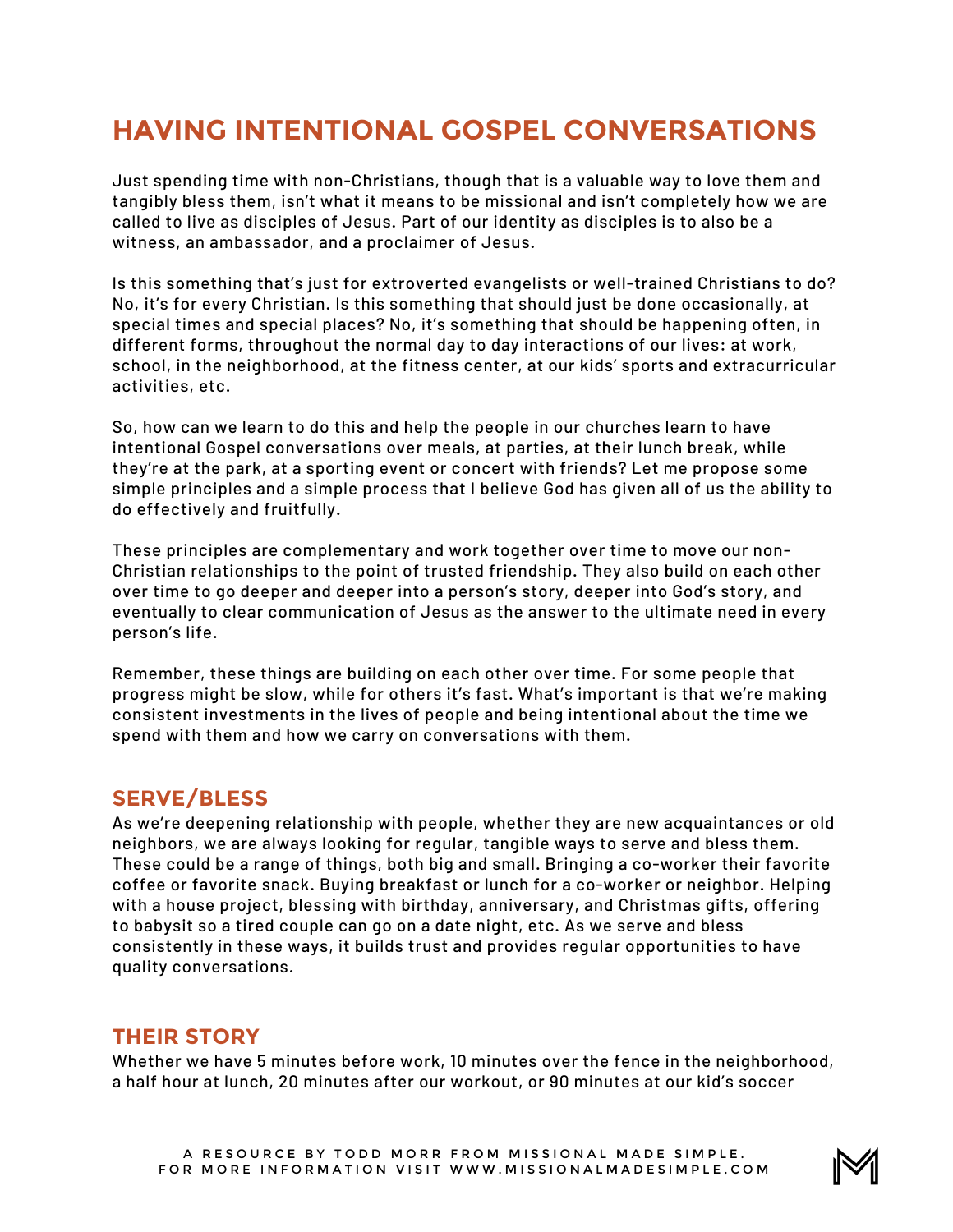game, we always have the opportunity to take relationships deeper. To do this we have to love people enough to be motivated to pursue their stories.

And, we do this by asking LOTS of genuine questions and being good listeners. As we ask people good questions and listen well, we will hear how we can tangibly serve them, we will hear what next questions we can ask to go even deeper into their story, and we will begin to hear the reasons why they are distant from the church and distant from God.

#### **OUR STORY**

As we are in conversation with people and are asking good questions and being good listeners, there will always be parts of their story that connect with our story. Those connections will either come in the form of similarities to our story or contrast to our story. They grew up in a big city. We grew up in a big city or small town. They grew up in a small family. We grew up in a small family or big family. They love to play sports. We love to play sports or don't like sports but have other types of hobbies.

There will always be likeness or contrast, which means we will ALWAYS have opportunities to talk about our story and make connections between our story and their story. When this happens, it builds trust and allows for us to be known by them, as they are becoming known by us. Remember, this is happening over time and over many conversations. 10 minutes at work today, 30 minutes after work next week, an hour over a meal before the football game on Sunday a week later, 30 minutes over lunch 2 weeks later. Asking more and more questions. Diving deeper and deeper into their story. Sharing deeper and deeper from our story.

#### **GOD'S STORY**

As we get deeper into a person's story and share more deeply from our story, there will always be increasing opportunities to either ask them about spiritual things in a natural way or make spiritual connections to our own story in a natural way. It may mean asking about or talking about our church involvement. Things our church or Missional Community does to bless the city, bless the neighborhood, help single Moms, provide for poor families, care for sick neighbors, etc.

Or, we might ask them if we can pray for them or talk about the role that prayer plays in our lives, our families, or the practical details of life. It may connect with how we approach work, marriage, parenting, finances, retirement, vacation, etc. When it does happen, it will be happening in the context of relationships that are deep and safe and trusting, and relationships where love has been expressed in generous, tangible ways.

#### **HERO JESUS**

As relationships grow and deepen in the ways described above, they will always move towards spiritual opportunities, with regular love and intentionality. And, as they do, it will provide more opportunities to clearly talk about Jesus, the hero of God's story. There will be opportunities to talk about how Jesus changed your life, why you needed Jesus to change your life, and how he can also change their lives. How he is the answer

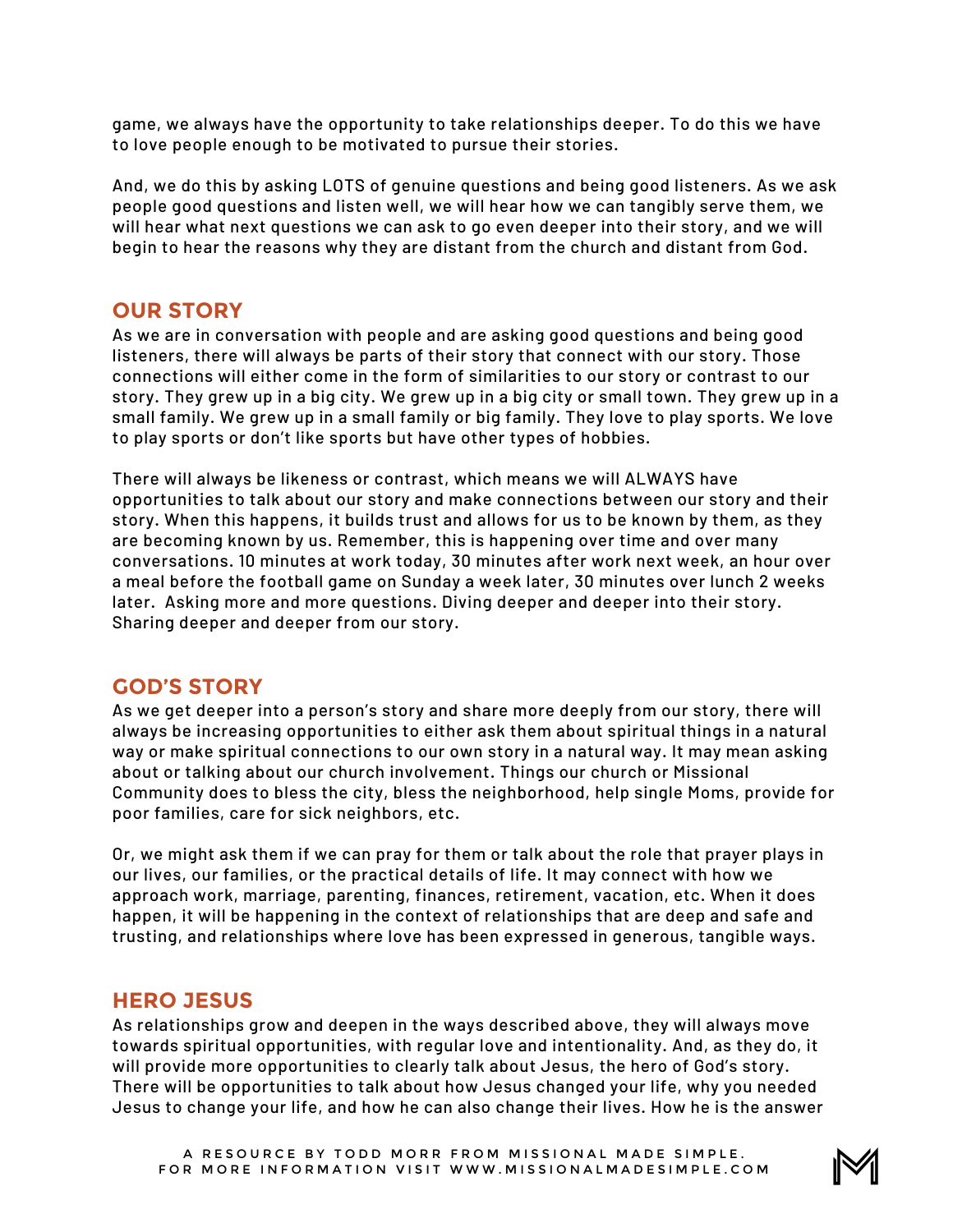to the broken parts of their story, how he is the only way to have a restored relationship with God, and how he is the only one that can provide the abundant life that God intended for every person.

### **GOOD QUESTIONS**

At this point, you may be thinking, "What are those good, genuine questions that I could be asking people regularly to get to know their story?" Can you give me some examples? Here are some, and I'm sure you can think of many others like these.

- Can you tell me about your family? Where did you grow up? How did you grow up? (city, suburban, rural, middle class, lower income, etc.)
- What was your relationship like with your parents growing up? With your siblings? With your friends? With your teachers and coaches?
- Who were some of the formative people in your life growing up? Why?
- How did you like to spend your time growing up? What were some of your favorite things to do? Where were some of your favorite places to go?
- What are some of your best memories from elementary, middle, and high school?
- How was your college experience? What was good and what was bad?
- What would you say have been some of the most formative experiences in your life?
- What have been some of your best and worst jobs?
- How do you like to spend your days off, your weekends, your vacations?
- Where are some of the best places you've ever traveled? Why?
- Do you like to read? What do you like to read? What do you like to watch? What music do you like to listen to?
- What do you do for exercise or how to you try to stay healthy?

Usually, no matter their response to any question, you can always follow up and ask "why" they said that or ask them to tell you more about it. "Can you tell me more about that?" or "I'd like to hear more about that." Those follow-up questions will often help you get a deeper glimpse into their heart and a deeper understanding of their story.

#### **HOW WE PROCLAIM JESUS**

In the visual below, you will see arrows moving in a circular pattern. This is simply communicating that our conversations and relationships with people are an ongoing process. They happen over time. They build and go deeper over time. Our relationships with people are created from many, many conversations… sometimes shorter and other times longer. As we go deeper and as greater trust and friendship is built, this will lead into having significant spiritual conversations about their lives and our lives.

That is what is being visually described at the center of the circle. That through consistent blessing and pursuing of people's stories, our relationships will move from meeting people, to becoming acquaintances with them, to building trusted friendships with them, and hopefully, them becoming disciples and friends with Jesus.